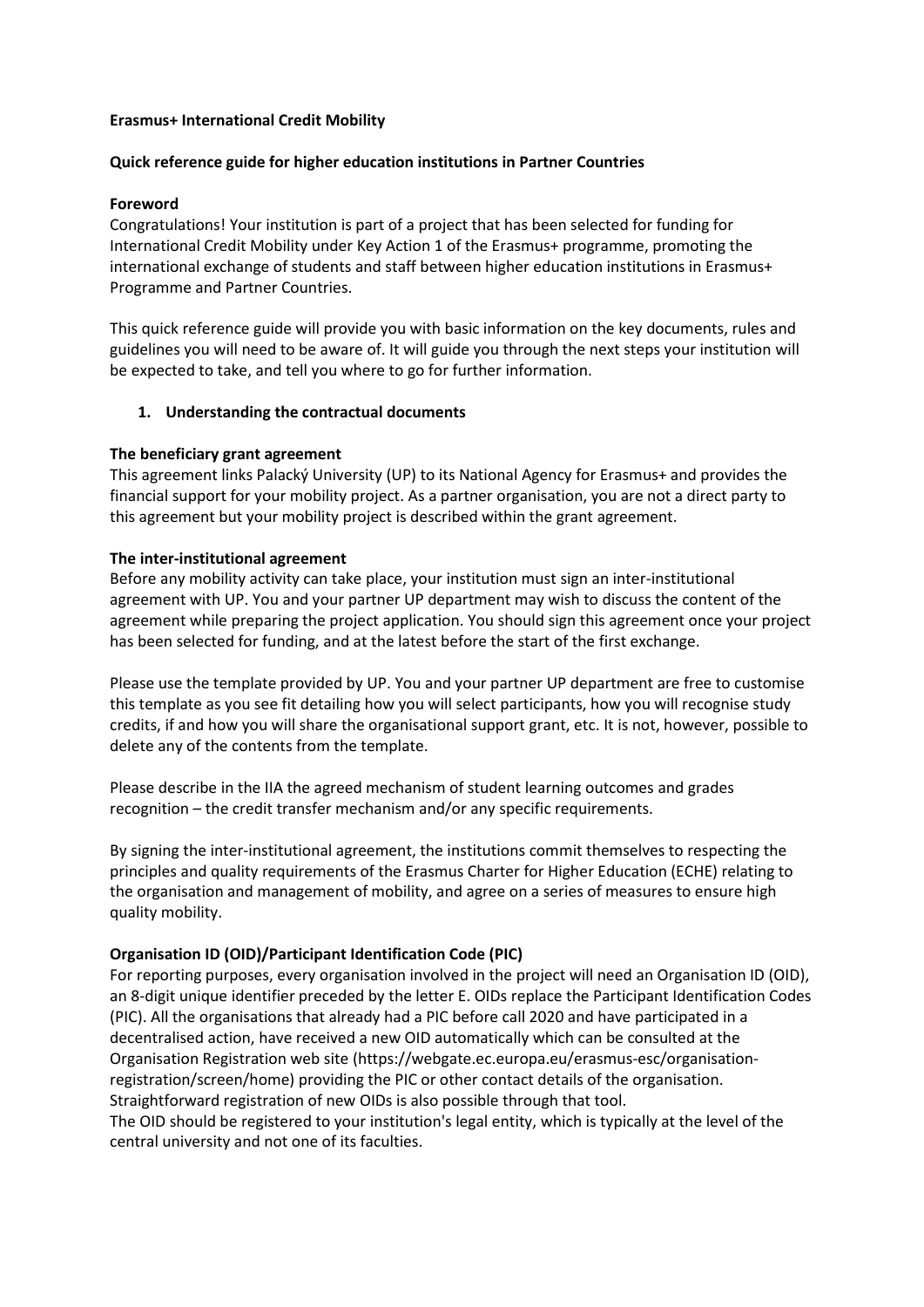If your institution does not already have an OID/PIC, then you will have to register your organisation in the Participant Portal to obtain one (https://webgate.ec.europa.eu/erasmus-esc/organisationregistration/screen/home). Please check carefully whether your institution already has an OID/PIC before requesting a new one.

# **The learning and mobility agreements**

Before the mobility can start, the sending and receiving institutions, together with the participant (student or staff), must agree on the activities that the participant will undertake during the period abroad.

The learning agreement sets out the study programme to be followed by the student, defines the target learning outcomes and specifies the formal recognition provisions.

Similarly, the mobility agreement for members of staff sets out the teaching or training programme to be followed, and lists the rights and obligations of each party.

You will receive the forms with guidelines from UP and will also find them at <https://iro.upol.cz/en/documents/international-credit-mobility-ka107/>

## **The participant grant agreement**

The grant agreement sets out the financial support and payment arrangements to the participant (student or staff). Unlike other documents, this agreement is signed between the participant and Palacký University.

The agreement must be signed by both parties before the mobility, in the case of participants coming to UP as soon as possible after their arrival. The Erasmus+ grant can only be paid to the participant once this agreement has been signed.

## **2. Managing the mobility project**

## **Grant management**

Palacký University will be responsible for signing the grant agreement with the participants, they will administer all grant payments for mobility to Europe ("incoming") and from Europe ("outgoing").

Your students coming to Olomouc will receive 800 EUR per month (30 days) plus a contribution towards the travel expenses according to the distance band:

100-499km – 180 EUR: Ukraine (Lviv) 500-1999km – 275 EUR: Belarus, Bosnia, Montenegro, Russia (St. Petersburgh, Moscow), Serbia, Ukraine (Kyiv, Zhitomyr) 2000-2999km – 360 EUR: Georgia, Israel, Morocco 3000-3999km – 530 EUR: Iran 4000-7999km – 820 EUR: Bhutan, Canada (Alberta), Cabo Verde, Kazachstan, Nepal, Russia (Tomsk), Zambia 8000 km and more – 1500 EUR: Canada (Camosun), Colombia, Dominican Republic, Indonesia, Mosambique, RSA,

Furthermore, UP will reimburse the costs of students' health insurance.

Academics will receive 140 EUR/day of their stay in Olomouc plus two travel days for the first 14 days and 98 EUR/day for the period from the 15. day.

They will receive the same contribution towards travel expenses as students.

#### **Making changes to the project**

If the mobilities that you had planned cannot be implemented as foreseen, please contact UP as soon as possible. In some cases, a change to the original project may be possible within the contract (e.g.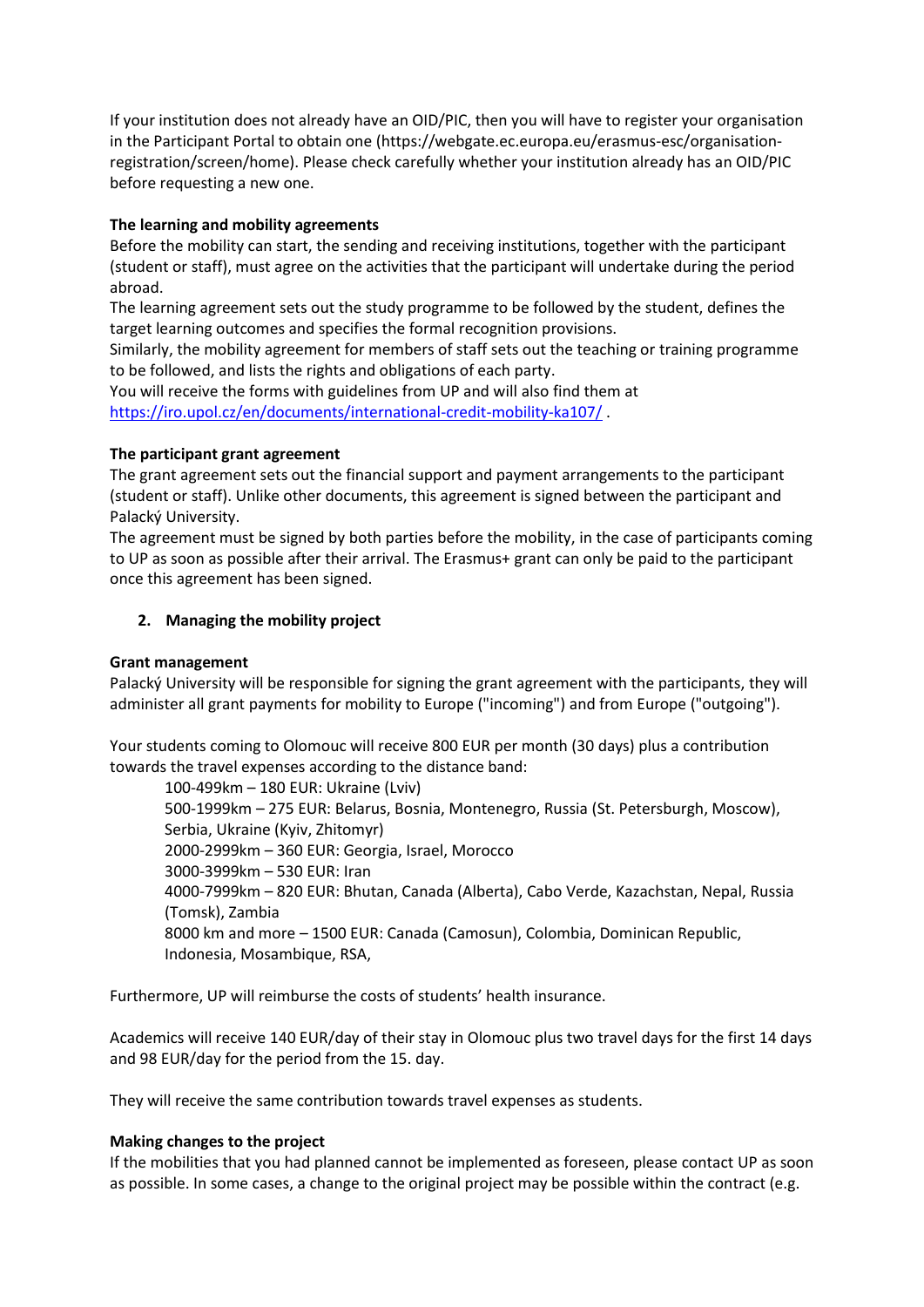changes between study cycles, or duration of the mobility period, etc.). Any change should first be discussed and agreed upon by both partners.

#### **Selecting and sending participants**

The sending institution is responsible for selecting participants and providing them with all necessary support including pre-departure preparation, monitoring during mobility, and formally recognising the mobility period. The receiving institution offers participants a study programme, or a programme of staff training or teaching activities at their institution. The inter-institutional agreement details the obligations of each institution.

The selection criteria for participants are defined by their sending higher education institution, in agreement with the receiving institution. The first criterion should be academic merit, but with equivalent academic level, preference should be assigned to students from less advantaged socioeconomic backgrounds.

Information on the mobility opportunities available and the selection procedure should be made public. The selection of participants, as well as the procedure for awarding them a grant, must be fair, transparent and documented and should be made available to all parties involved in the selection process.

Students coming to UP must be nominated through UP on-line system. The institutional coordinator and the person responsible for student mobilities will receive information about the nomination procedure and access to the system once the IIA has been signed and then again at least three months before the deadline.

As soon as the nomination is successfully submitted, nominated students will receive unique access to on-line application.

For information update/possible changes please follow [http://www.upol.cz/en/students/exchange](http://www.upol.cz/en/students/exchange-students/erasmus/)[students/erasmus/.](http://www.upol.cz/en/students/exchange-students/erasmus/)

Furthermore a written record of the selection of students and staff must be sent to UP. You will receive a template of this record together with the information about the nomination procedure.

Erasmus+ encourages the participation of students and staff with special needs. If one of your selected participants has a physical, mental or health-related situation that would prevent them from participating in a mobility activity unless extra financial support was made available, you can ask your partner to request "special needs" support from their National Agency in order to cover the extra costs involved. It is necessary to apply for this support well in advance so inform UP about such participant as soon as possible.

UP will give every Erasmus+ student a copy of the Erasmus+ Student Charter once they have arrived and signed the grant agreement. The Student Charter highlights the students' rights and obligations. It tells them what they are entitled to and what to expect from their sending and receiving organisations at each step of their Erasmus+ experience.

#### **Recognition**

It is mandatory that mobility periods are recognised by both higher education institutions as stipulated in the inter-institutional agreement and in the Learning Agreement. The receiving institution must provide a Transcript of Records to the student and sending institution. The sending institution must fully recognise the activities successfully completed by the student during the mobility, and register them in the student's Transcript of Records.